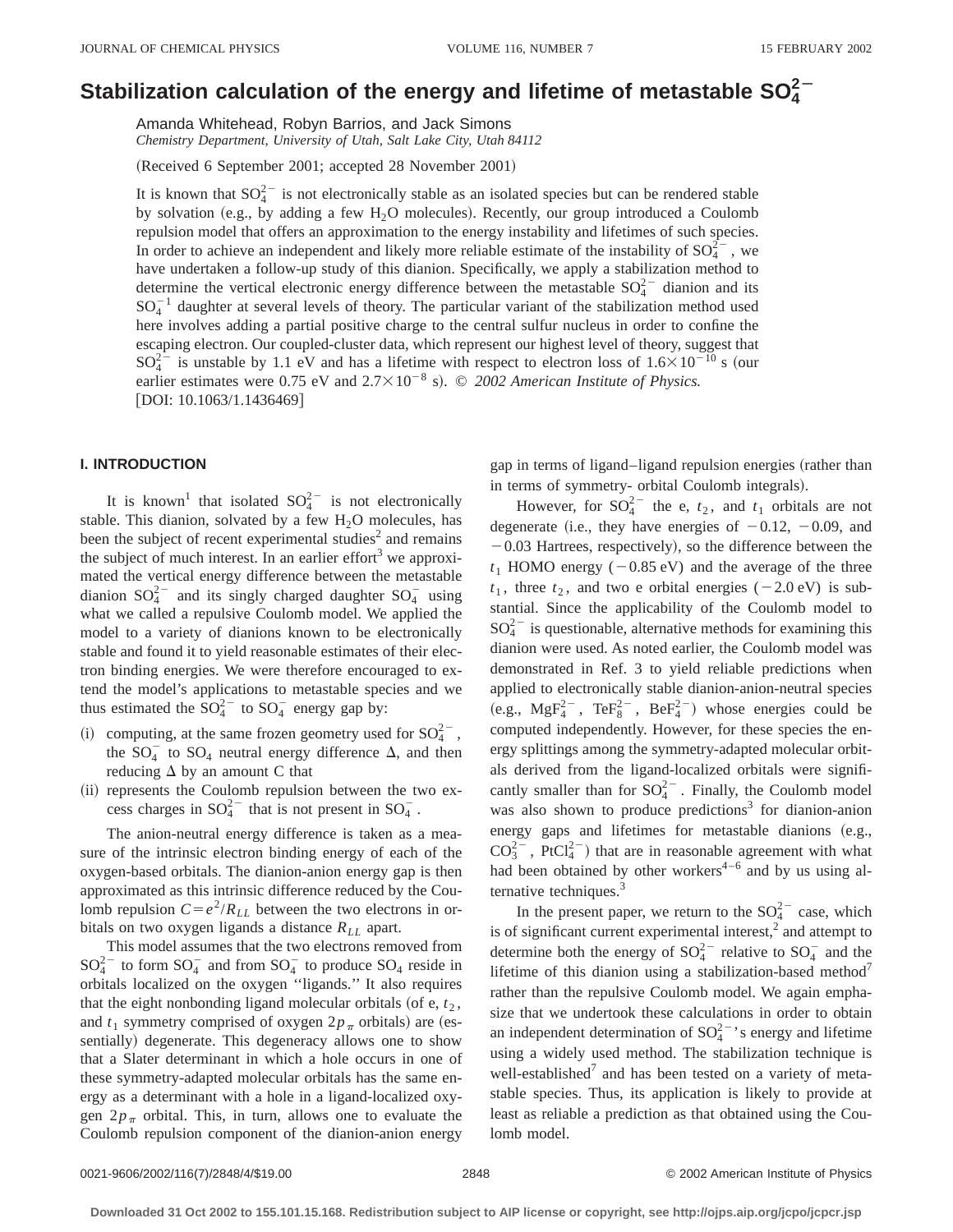

FIG. 1. Plot of detachment energy vs nuclear charge computed at various levels of theory. Linear fits to data with positive detachment energies are also shown and extrapolated.

## **II. METHODS**

All the calculations of electron binding energies were performed with aug-cc-pVDZ basis sets.<sup>8</sup> Additional extradiffuse basis functions were not included because the stabilization potential used to treat the metastable  $SO_4^{2-}$  causes the charge density to be spatially compact. Although we examined the possibility that removing an electron from one of the e or  $t_2$  orbitals would produce a lower energy for  $SO_4^{-1}$ , we found the  ${}^{2}T_{1}$  state to be lower, so it is this state for which we report data below. The spin contamination of the  ${}^{2}T_{1}$  SO<sub>4</sub><sup>-1</sup> monoanion remained small with  $\langle S^{2} \rangle$  values near  $0.77$  for values of the stabilizing potential (see below) used to extrapolate and determine the  $SO_4^{2-}$  energy and lifetime. Because  $SO_4^{-1}$  has five electrons in its  $t_1$  orbitals, the SCF calculations on it display symmetry breaking (i.e., the three  $t_1$  orbitals do not have identical LCAO-MO coefficients). However, this symmetry breaking is small and found to be especially small for sulfur nuclear charges  $Z$  (see below) greater than 16.3. Because we obtain our final predictions by extrapolation from this range of Z values, we believe that the level of symmetry breaking is benign. All calculations were performed with the GAUSSIAN98 program<sup>9</sup> on our Pentium III 450 MHz and AMD 950 MHz computers, and the threedimensional plots of the molecular orbitals were generated with the MOLDEN program.<sup>10</sup>

After determining the optimal geometry of the closedshell ground state  $SO_4^{2-}$  at the MP2 level of theory ( $R_{so}$ )  $= 2.53 \text{ Å}$ ), we carried out a series of  $SO_4^{2-} \rightarrow SO_4^{-}$  electron binding energy calculations at a variety of levels ranging from Koopmans' theorem $11$  to coupled-cluster singles and doubles including perturbative triples corrections<sup>12</sup>  $|CCSD(T)|$ . As discussed earlier, we obtain the ground state of  $SO_4^{-1}$  by removing an electron from one of the three degenerate  $t_1$  HOMOs of  $SO_4^{2-}$ . Because  $SO_4^{2-}$  is not electronically stable with respect to electron loss to generate  $SO_4^-$ , it is not rigorously appropriate to compute its electronic energy by simply performing an SCF, MPn or  $CCSD(T)$  calculation. Specifically, if a much more flexible atomic orbital basis set were used, the SCF process (carried out in the UHF manner) would produce an energy for  $SO_4^{2-}$ equal to that of  $SO_4^-$  and a wave function equal to the UHF function of  $SO_4^-$  multiplied by a free-electron function having zero kinetic energy. That is, the UHF process would undergo variational collapse. Because the SCF orbitals and energies form the starting point for the MPn and  $CCSD(T)$ calculations, this problem also plagues the latter methods. It is for this reason that we must use the stabilization method, which allows us to compute the energy of  $SO_4^{-2}$  as if it were electronically stable and to subsequently extrapolate such data into the range of interest where  $SO_4^{2-}$  is unstable.

In the present work, we introduce the stabilization tool as follows:

- $(1)$  We first calculate the electron binding energy of sulfate but using a sulfur nuclear charge  $(Z)$  of 17.0, in effect adding a stabilizing unit positive charge to the sulfur nucleus. This makes our system equivalent to a chlorate anion (which is known to be electronically stable) but with the sulfate dianion's MP2 geometry. As noted above, we compute the binding energy at a variety of levels ranging from Koopmans' theorem to  $CCSD(T)$ .
- $(2)$  Next, we calculate the binding energy at sulfur nuclear charges of  $Z=16.9$ , 16.8, etc., down to the standard sulfur charge  $Z=16.0$ . A plot of the resultant electron detachment energy  $(DE)$  vs  $Z$  is shown in Fig. 1. Note that the data are linear when plotted as DE vs Z whenever the binding energy is positive (i.e., when the dianion is electronically stable) but the data deviate significantly from linearity when DE becomes negative. This observation reflects the electronic instability pathology discussed earlier when we explained why the stabilization technique is needed.
- (3) To obtain our estimate of the energy of  $SO_4^{2-}$  relative to  $SO_4^-$ , we extrapolate the linear regions of the plots of DE vs Z down to  $Z=16.0$ . In a more speculative venture, we also extrapolate these linear plots to  $Z = 15.0$  to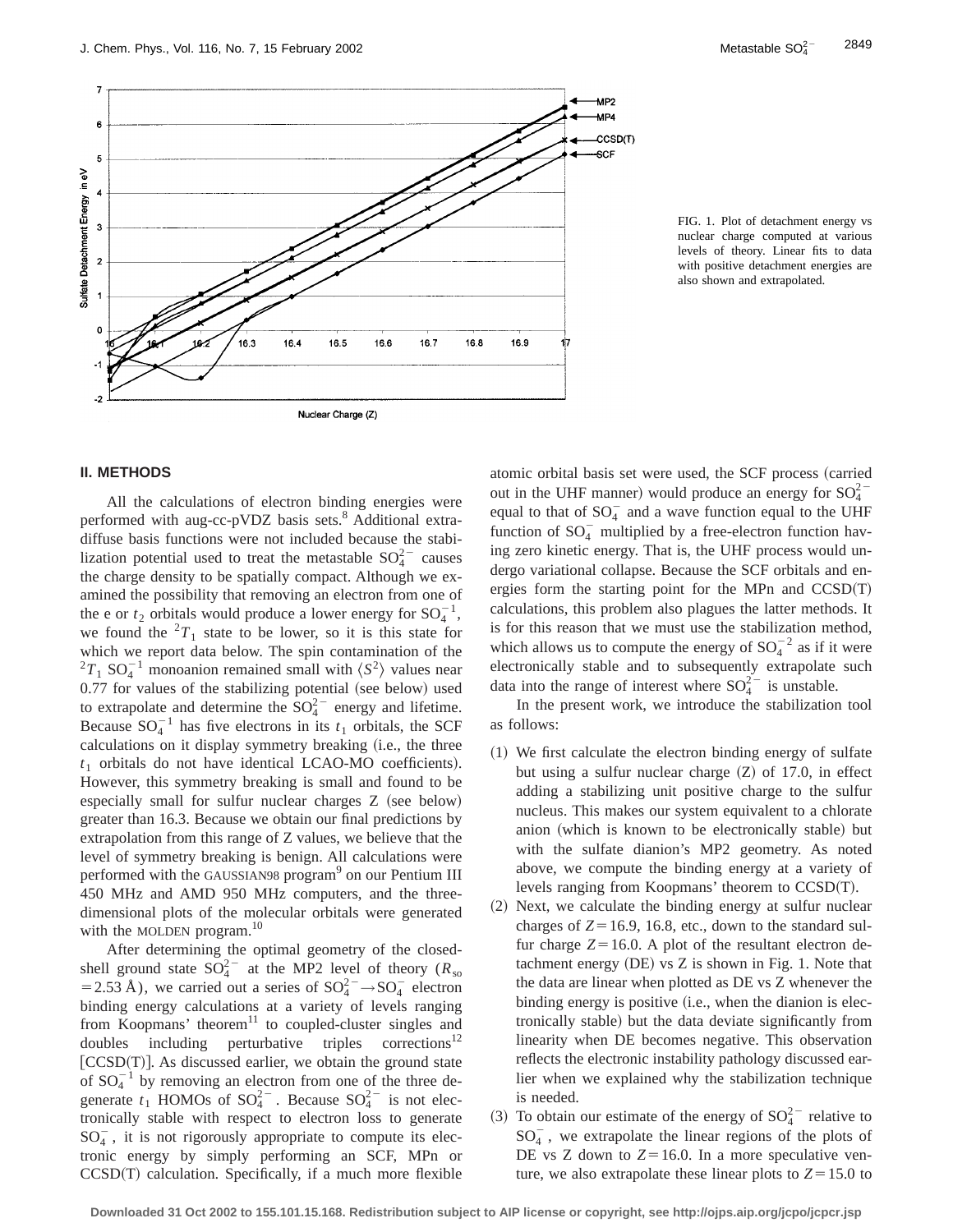



FIG. 3. One-dimensional model potential for calculating tunneling lifetimes.

FIG. 2. Degenerate  $t_1$  HOMOs of  $SO_4^{2-}$  showing their strong oxygen ligand localization.

obtain an estimate of the instability of the phosphate trianion which we also examined in Ref. 3 with our Coulomb model.

We should note that the approach we used is not a conventional application of the stabilization method. More typically<sup>7</sup> one would compute the energies of many electronic states of  $SO_4^{2-}$  using a variety of diffuse basis sets. For example, one might scale the orbital exponents of the more diffuse oxygen-centered basis orbitals by an amount  $\eta$  and then plot the energies of the various  $SO_4^{2-}$  states computed, for example, in a configuration interaction calculation, versus  $\eta$ . By searching for energies that remain relatively stable over significant ranges of  $\eta$ , one can identify candidates for metastable states. In the present study, we replace the scaling of the orbital exponents, which is designed to vary the radial extent of the metastable orbital, by the variable nuclear charge on sulfur, which serves a similar purpose. We chose this approach because we believe it offers a more efficient mechanism for addressing the problem at hand.

After calculating the energy of the metastable state, we use a one-dimensional tunneling model $3,13$  to calculate the lifetime of sulfate with respect to electron loss. We also es-

TABLE I. Electron binding energies (eV) and lifetimes (s) of  $SO_4^{2-}$  and  $PO<sub>4</sub><sup>-3</sup>$  at various levels of theory.

| Sulfate  | <b>SCF</b>             | KТ                    | CCSD(T)                | Phosphate              |
|----------|------------------------|-----------------------|------------------------|------------------------|
| Energy   | $-1.76$                | $-0.85$               | $-1.12$                | $-7.80$                |
| Lifetime | $2.04 \times 10^{-12}$ | $1.88 \times 10^{-8}$ | $1.63 \times 10^{-10}$ | $1.23 \times 10^{-14}$ |

timated the lifetime for phosphate using this same technique. In Ref. 13 this tunneling model was shown to be reliable, and its sensitivity to the functional form of the potential was examined. Moreover, in Ref. 3, we examined different forms for the radial potential to determine how the computed lifetimes varied. For example, in both Refs. 3 and 13, a potential was computed by evaluating the energy of the  $SO_4^{-1}$  anion in the presence of a unit negative charge (i.e., the ejected elec $tron$ ) at various distances  $(r)$  and at an orientation chosen to produce the lowest barrier (and thus the most facile tunneling). The resulting potential displays the proper 1/r Coulomb form at large-r, but its small-r behavior was somewhat different from that shown (see Fig. 3). For example, the Coulomb model potential used here has a barrier of 5.88 eV, whereas the test-charge derived model had a barrier of 4.37 eV. Nevertheless, a primary conclusion of that study for  $SO_4^{2-}$  was that the computed lifetime varies by less than one order of magnitude for this kind of variation in the potential.

#### **III. RESULTS AND SUMMARY**

As shown in Fig. 2, the  $t_1$  HOMO orbitals of  $SO_4^{2-}$  are localized on the oxygen ligands. However, as noted earlier, their orbital energies  $(-0.85 \text{ eV})$  differ substantially from those of the  $t_2$  (-2.4 eV) and e (-3.2 eV) orbitals which are comprised of the same eight oxygen  $2p_\pi$  orbitals. For the latter reason, it was by no means clear that the Coulomb model used earlier<sup>3</sup> should be expected to produce relatively reliable predictions. In Table I, we summarize the energies determined by extrapolating our stabilization calculations. In particular, the detachment energies extrapolated to  $Z=16$ give us the predicted instabilities of the  $SO_4^{2-}$  dianion, with our most accurate estimate being  $1.12$  eV [at the CCSD(T) level]. The corresponding tunneling lifetime, obtained using the one-dimensional potential $13$  shown in Fig. 3 and dis